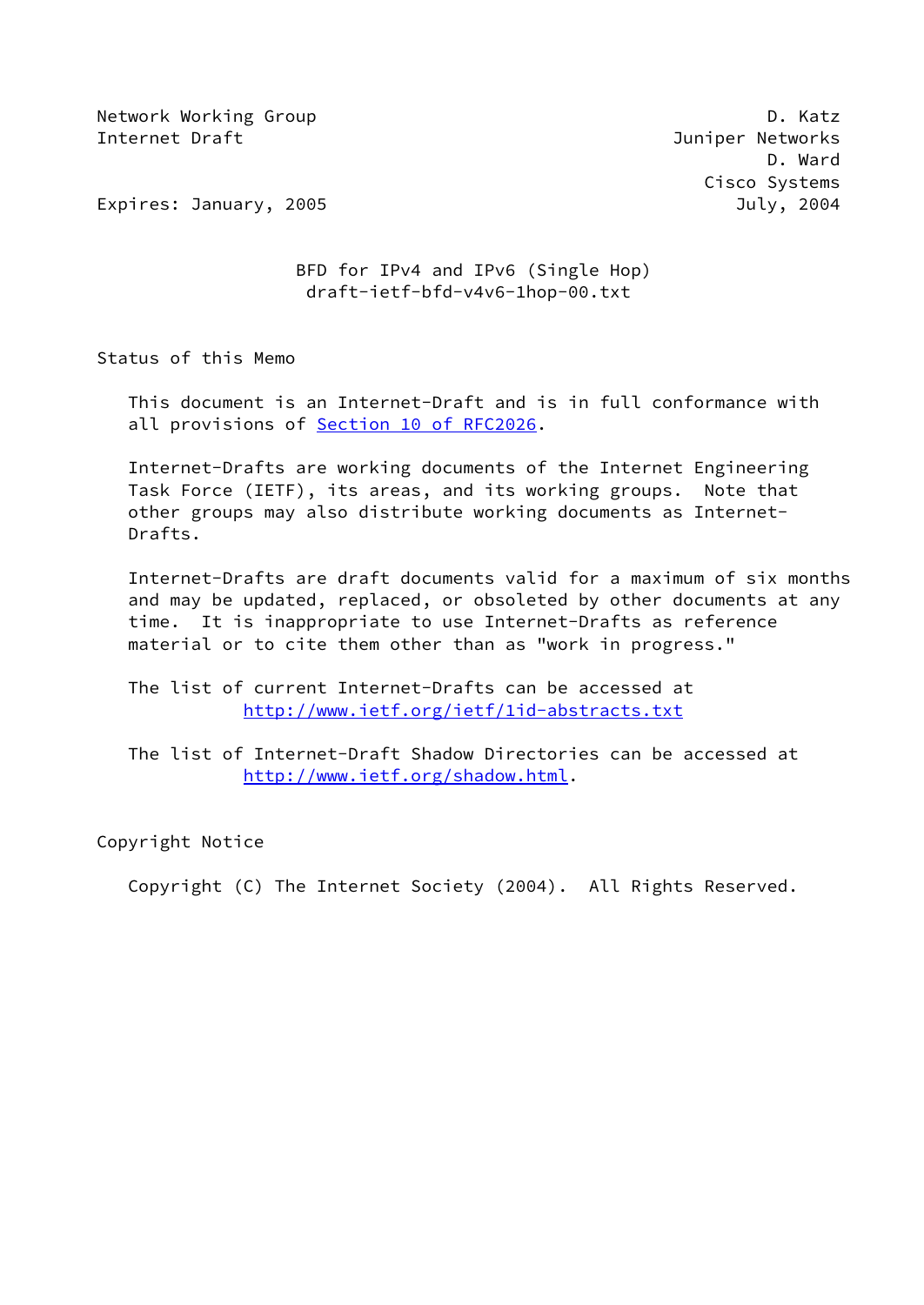Internet Draft BFD for IPv4 and IPv6 (Single Hop) July, 2004

#### Abstract

 This document describes the use of the Bidirectional Forwarding Detection protocol over IPv4 and IPv6 for single IP hops. It further describes the use of BFD with OSPFv2, OSPFv3, and IS-IS. Comments on this draft should be directed to rtg-bfd@ietf.org.

Conventions used in this document

 The key words "MUST", "MUST NOT", "REQUIRED", "SHALL", "SHALL NOT", "SHOULD", "SHOULD NOT", "RECOMMENDED", "MAY", and "OPTIONAL" in this document are to be interpreted as described in [RFC-2119](https://datatracker.ietf.org/doc/pdf/rfc2119) [KEYWORDS].

#### <span id="page-1-0"></span>[1](#page-1-0). Introduction

One very desirable application for BFD [\[BFD](#page-7-0)] is to track IPv4 and IPv6 connectivity between directly-connected systems. This could be used to supplant the detection mechanisms in IS-IS and OSPF, or to monitor router-host connectivity, among other applications.

 This document describes the particulars necessary to use BFD in this environment, and describes how BFD can be used in conjunction OSPFv2 [\[OSPFv2](#page-7-1)], OSPFv3 [\[OSPFv3](#page-7-2)], and IS-IS [\[ISIS](#page-7-3)].

# <span id="page-1-1"></span>[2](#page-1-1). Applications and Limitations

 This application of BFD can be used by any pair of systems communicating via IPv4 and/or IPv6 across a single IP hop that can be associated with an incoming interface. This includes, but is not limited to, physical media, virtual circuits, and tunnels.

 Each BFD session between a pair of systems MUST traverse a separate path in both directions.

 If BFD is to be used in conjunction with both IPv4 and IPv6 on a particular link, a separate BFD session MUST be established for each protocol (and thus encapsulated by that protocol) over that link.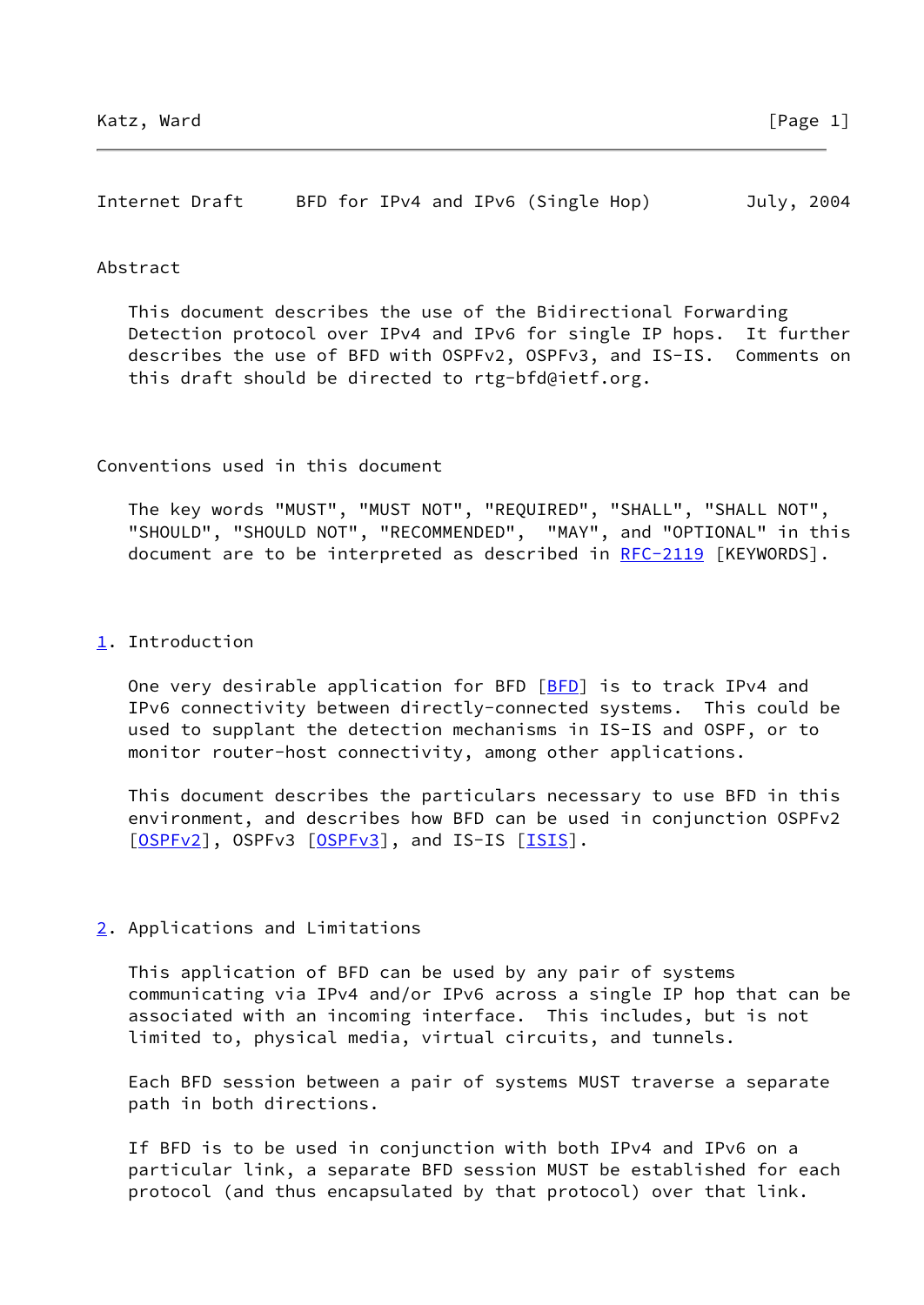Katz, Ward [Page 2]

Internet Draft BFD for IPv4 and IPv6 (Single Hop) July, 2004

### <span id="page-2-0"></span>[3](#page-2-0). Initialization and Demultiplexing

 In this application, there will be only a single BFD session between two systems over a given interface (logical or physical) for a particular protocol. The BFD session must be bound to this interface. As such, both sides of a session MUST take the "Active" role (sending initial BFD Control packets with a zero value of Your Discriminator) and any BFD packet from the remote machine with a zero value of Your Discriminator MUST be associated with the session bound to the remote system, interface, and protocol.

# <span id="page-2-1"></span>[4](#page-2-1). Encapsulation

# <span id="page-2-2"></span>[4.1](#page-2-2). BFD for IPv4

 In the case of IPv4, BFD Control packets MUST be transmitted in UDP packets with destination port 3784, within an IPv4 packet. The source port MUST be in the range 49152 through 65535. The same UDP source port number MUST be used for all BFD Control packets associated with a particular session. The source port number SHOULD be unique among all BFD sessions on the system. If more than 16384 BFD sessions are simultaneously active, UDP source port numbers MAY be reused on multiple sessions, but the number of distinct uses of the same UDP source port number SHOULD be minimized. An implementation MAY use the UDP port source number to aid in demultiplexing incoming BFD Control packets, but ultimately the mechanisms in [[BFD](#page-7-0)] MUST be used to demultiplex incoming packets to the proper session.

 BFD Echo packets MUST be transmitted in UDP packets with destination UDP port 3785 in an IPv4 packet. The setting of the UDP source port is outside the scope of this specification. The destination address MUST be chosen in such a way as to cause the remote system to forward the packet back to the local system. The source address MUST be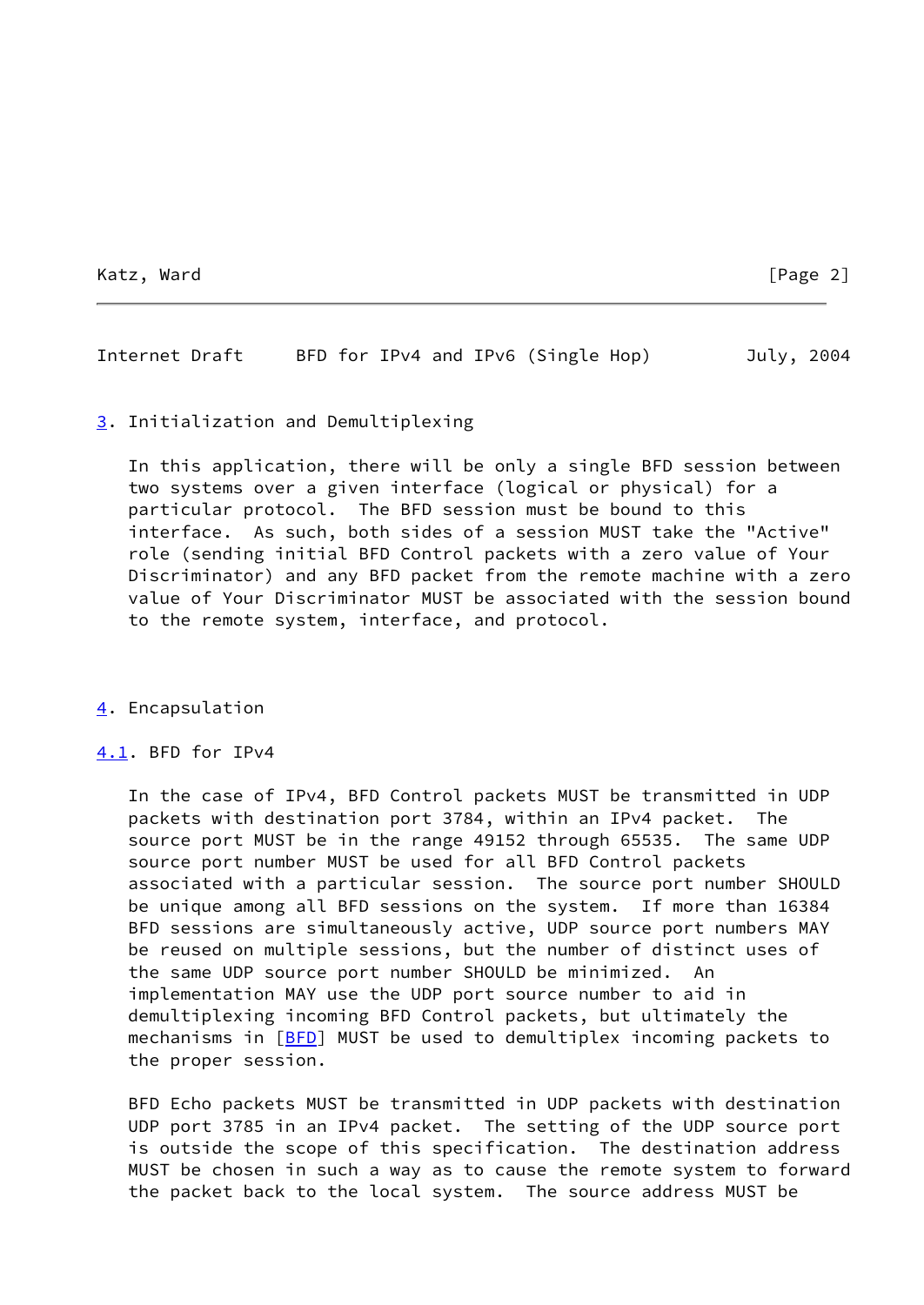chosen in such a way as to preclude the remote system from generating ICMP Redirect messages (in particular, the source address MUST NOT be part of the subnet bound to the interface over which the BFD Echo packet is being transmitted.)

### <span id="page-3-0"></span>[4.2](#page-3-0). BFD for IPv6

 In the case of IPv6, BFD Control packets MUST be transmitted in UDP packets with destination port 3784, within an IPv6 packet. The source port MUST be in the range 49152 through 65535. The same UDP source port number MUST be used for all BFD Control packets

Katz, Ward [Page 3]

Internet Draft BFD for IPv4 and IPv6 (Single Hop) July, 2004

 associated with a particular session. The source port number SHOULD be unique among all BFD sessions on the system. If more than 16384 BFD sessions are simultaneously active, UDP source port numbers MAY be reused on multiple sessions, but the number of distinct uses of the same UDP source port number SHOULD be minimized. An implementation MAY use the UDP port source number to aid in demultiplexing incoming BFD Control packets, but ultimately the mechanisms in [[BFD](#page-7-0)] MUST be used to demultiplex incoming packets to the proper session.

 BFD Echo packets MUST be transmitted in UDP packets with destination UDP port 3785 in an IPv6 packet. The setting of the UDP source port is outside the scope of this specification. The source and destination addresses MUST both be associated with the local system. The destination address MUST be chosen in such a way as to cause the remote system to forward the packet back to the local system.

### <span id="page-3-1"></span>[5](#page-3-1). TTL/Hop Count Issues

 All BFD Control packets for sessions operating according to this specification MUST be sent with a TTL or Hop Count value of 255. All received BFD Control packets that are demultiplexed to sessions operating according to this specification MUST be discarded if the received TTL or Hop Count is not equal to 255. A discussion of this mechanism can be found in [[GTSM\]](#page-7-4).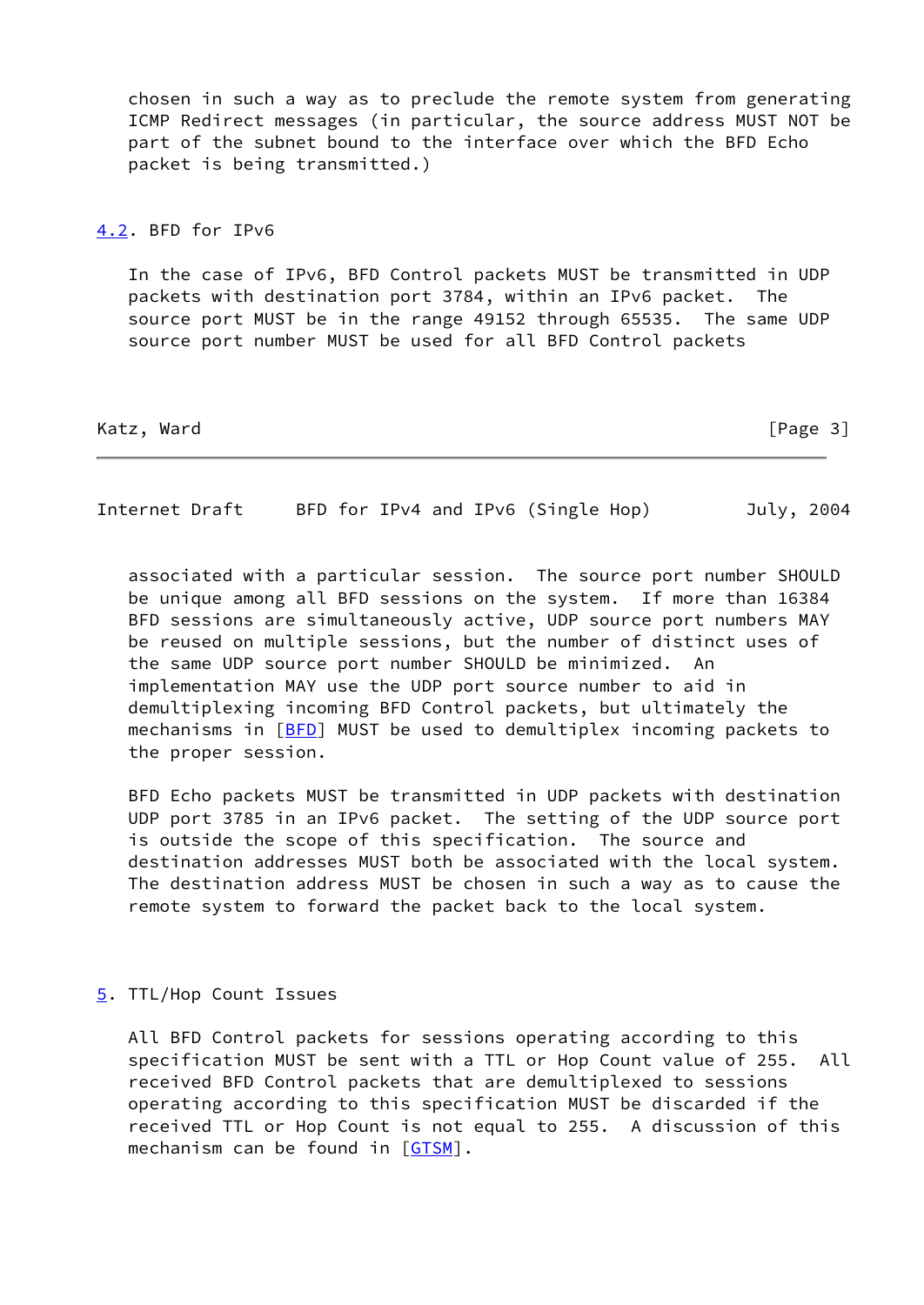### <span id="page-4-0"></span>[6](#page-4-0). Addressing Issues

 On a subnetted network, BFD Control packets MUST be transmitted with source and destination addresses that are part of the subnet (addressed from and to interfaces on the subnet.)

 On an addressed but unsubnetted point-to-point link, BFD Control packets MUST be transmitted with source and destination addresses that match the addresses configured on that link.

 On an unnumbered point-to-point link, the source address of a BFD Control packet MUST NOT be used to identify the session. This means that the initial BFD packet MUST be accepted with any source address, and that subsequent BFD packets MUST be demultiplexed solely by the My Discriminator field (as is always the case.) This allows the source address to change if necessary. Note that the TTL/Hop Count check described in [section 5](#page-3-1) precludes the BFD packets from having come from any source other than the immediate neighbor.

Katz, Ward [Page 4]

Internet Draft BFD for IPv4 and IPv6 (Single Hop) July, 2004

<span id="page-4-1"></span>[7](#page-4-1). BFD for use with OSPFv2, OSPFv3, and IS-IS

 The two versions of OSPF, as well as IS-IS, all suffer from an architectural limitation, namely that their Hello protocols are limited in the granularity of failure their detection times. In particular, OSPF has a minimum detection time of two seconds, and IS- IS has a minimum detection time of one second.

 BFD MAY be used to achieve arbitrarily small detection times for these protocols by supplanting the Hello protocols used in each case.

<span id="page-4-2"></span>[7.1](#page-4-2). Session Establishment

 The mechanism by which a BFD session is established in this environment is outside the scope of this specification. An obvious choice would be to use the discovery mechanism inherent in the Hello protocols in OSPF and IS-IS to bootstrap the establishment of a BFD session.

 Any BFD sessions established to support OSPF and IS-IS across a single IP hop MUST operate in accordance with the rest of this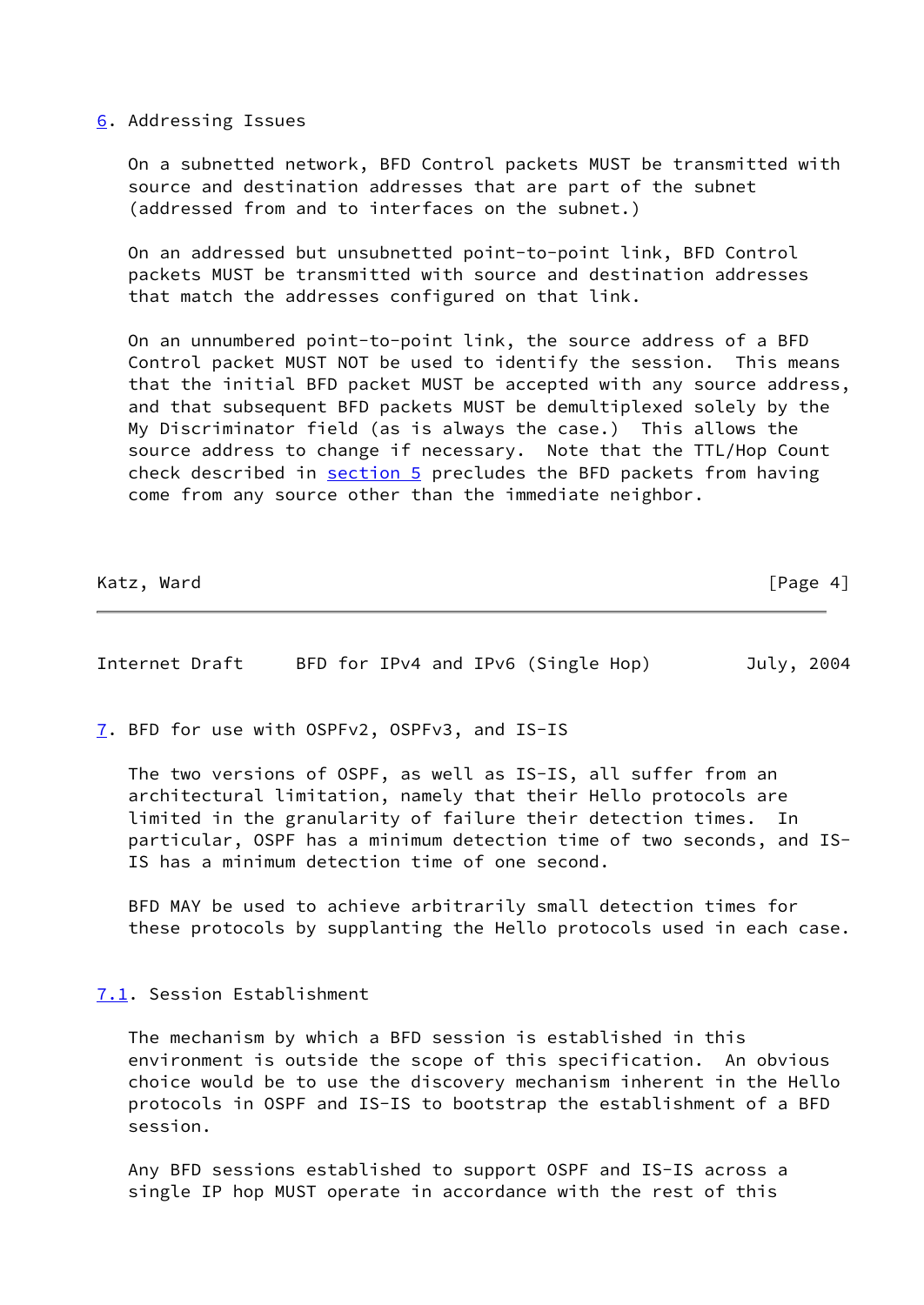document.

 If multiple routing protocols wish to establish BFD sessions with the same remote system for the same data protocol, all MUST share a single BFD session.

<span id="page-5-0"></span>[7.2](#page-5-0). Session Parameters

 The setting of the various timing parameters and modes in this application are outside the scope of this specification.

 Note that all protocols sharing a session will operate using the same parameters. The mechanism for choosing the parameters among those desired by the various protocols are outside the scope of this specification.

<span id="page-5-1"></span>[7.3](#page-5-1). Interactions with OSPF and IS-IS without Graceful Restart

 When a BFD session transitions from Up to Failing, action SHOULD be taken in the routing protocol to signal the lack of connectivity for the data protocol (IPv4 or IPv6) over which BFD is running. If only one data protocol is being advertised in the routing protocol Hello, or if multiple protocols are being advertised but the protocols must share a common topology, a Hello protocol timeout SHOULD be emulated

| [Page $5$ ]<br>Katz, Ward |  |  |  |
|---------------------------|--|--|--|
|---------------------------|--|--|--|

Internet Draft BFD for IPv4 and IPv6 (Single Hop) July, 2004

for the associated OSPF neighbors and/or IS-IS adjacencies.

 If multiple data protocols are advertised in the routing protocol Hello, and the routing protocol supports different topologies for each data protocol, the failing data protocol SHOULD no longer be advertised in Hello packets in order to signal a lack of connectivity for that protocol.

 If a BFD session never reaches Up state (possibly because the remote system does not support BFD), this MUST NOT preclude the establishment of an OSPF neighbor or an IS-IS adjacency.

<span id="page-5-2"></span>[7.4](#page-5-2). Interactions with OSPF and IS-IS with Graceful Restart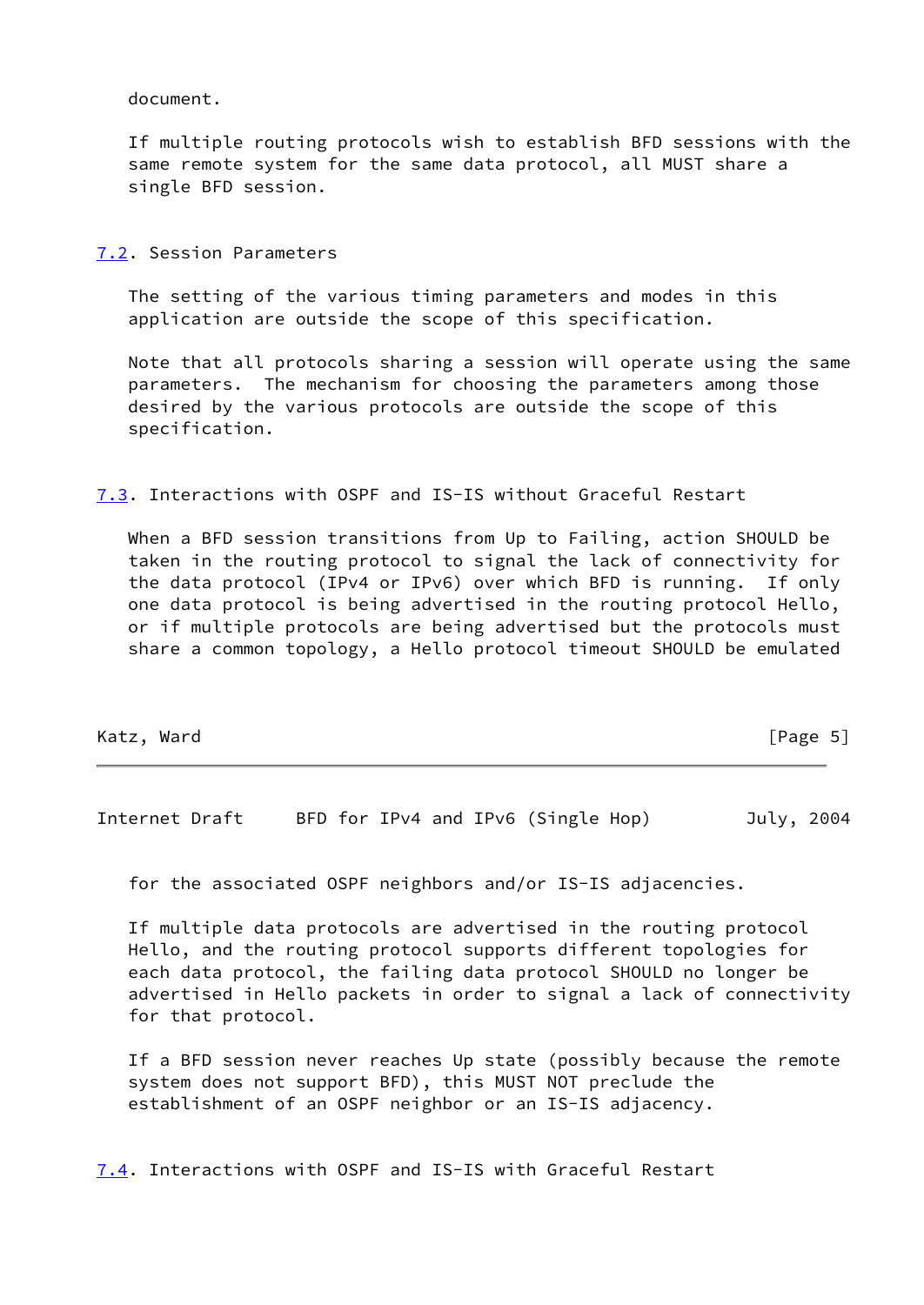The Graceful Restart functions in OSPF [\[OSPF-GRACE](#page-7-5)] and IS-IS [ISIS- GRACE] are predicated on the existence of a separate forwarding plane that does not necessarily share fate with the control plane in which the routing protocols operate. In particular, the assumption is that the forwarding plane can continue to function while the protocols restart and sort things out.

 BFD implementations announce via the Control Plane Independent (C) bit whether or not BFD shares fate with the control plane. This information is used to determine the actions to be taken in conjunction with Graceful Restart.

 If BFD does not share its fate with the control plane on either system, it can be used to determine whether Graceful Restart is NOT viable (the forwarding plane is not operating.) In this situation, if a BFD session fails while graceful restart is taking place, and BFD is independent of the control plane on the local system, and the remote system has been transmitting BFD Control packets with the C bit set, the graceful restart SHOULD be aborted and the topology change made visible to the network as outlined in [section 7.3](#page-5-1).

 If BFD shares its fate with the control plane on either system (either the local system shares fate with the control plane, or the remote system is transmitting BFD packets with the C bit set to zero), it is not useful during graceful restart, as the BFD session is likely to fail regardless of the state of the forwarding plane. In this situation, if a BFD session fails while graceful restart is taking place (or if the BFD session failure triggers a graceful restart event), the graceful restart SHOULD be allowed to complete and the topology change should not be made visible to the network as outlined in [section 7.3.](#page-5-1)

| Katz. | Ward |
|-------|------|
|       |      |

 $[Page 6]$ 

Internet Draft BFD for IPv4 and IPv6 (Single Hop) July, 2004

#### <span id="page-6-0"></span>[7.5](#page-6-0). OSPF Virtual Links

 If it is desired to use BFD for failure detction of OSPF Virtual Links, the mechanism described in  $[BFD-MULTI]$  $[BFD-MULTI]$  MUST be used, since OSPF Virtual Links may traverse an arbitrary number of hops. BFD Authentication SHOULD be used and is strongly encouraged.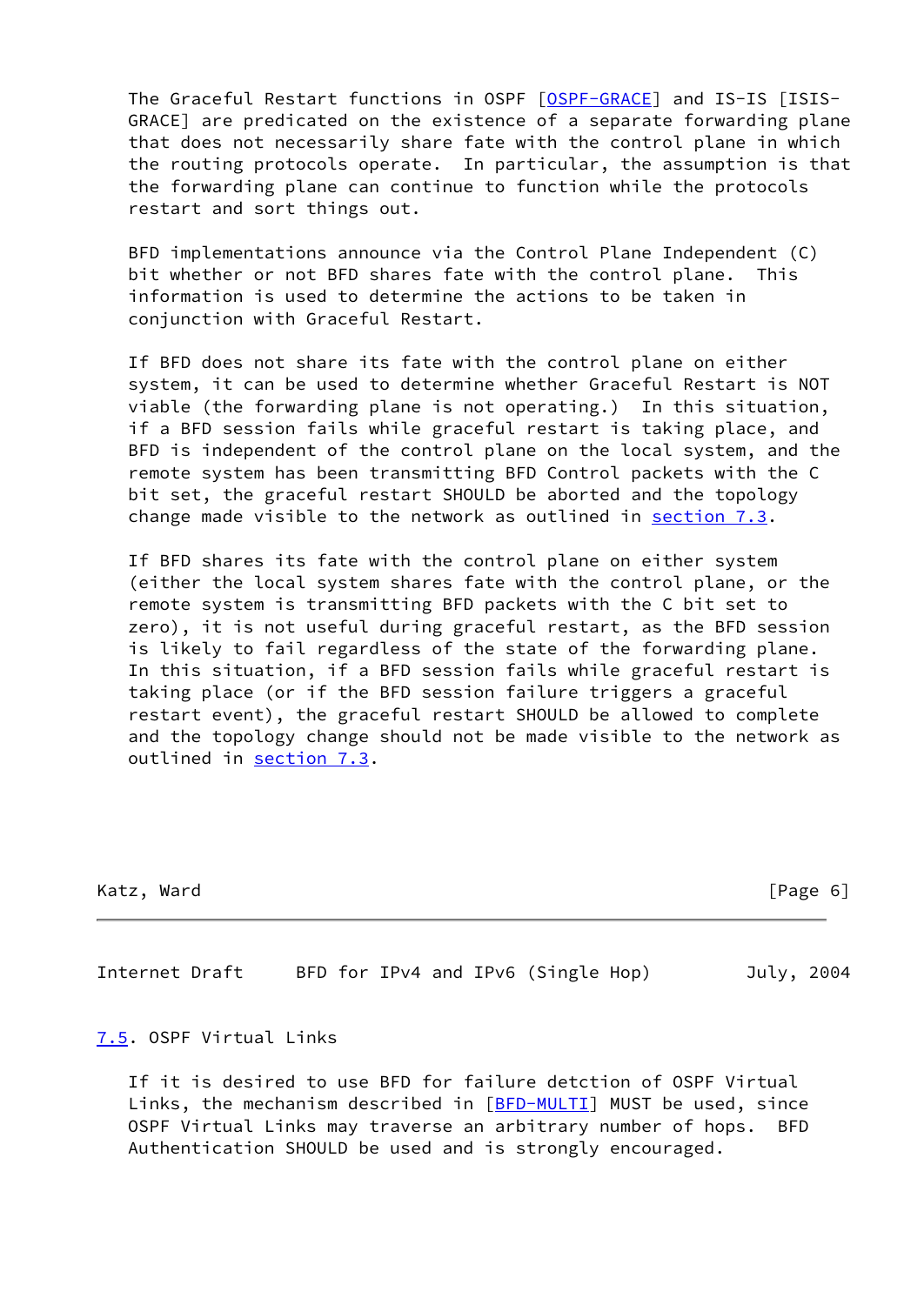<span id="page-7-7"></span>[8](#page-7-7). BFD for use with Tunnels

 A number of mechanisms are available to tunnel IPv4 and IPv6 over arbitrary topologies. If the tunnel mechanism does not decrement the TTL or hop count of the network protocol carried within, the mechanism described in this document may be used to provide liveness detection for the tunnel. The BFD Authentication mechanism SHOULD be used and is strongly encouraged.

### Normative References

- <span id="page-7-0"></span> [BFD] Katz, D., and Ward, D., "Bidirectional Forwarding Detection", [draft-ietf-bfd-base-00.txt,](https://datatracker.ietf.org/doc/pdf/draft-ietf-bfd-base-00.txt) July, 2004.
- <span id="page-7-6"></span> [BFD-MULTI] Katz, D., and Ward, D., "BFD for Multihop Paths", [draft](https://datatracker.ietf.org/doc/pdf/draft-ietf-bfd-multihop-00.txt) [ietf-bfd-multihop-00.txt,](https://datatracker.ietf.org/doc/pdf/draft-ietf-bfd-multihop-00.txt) July, 2004.
- <span id="page-7-4"></span> [GTSM] Gill, V., et al, "The Generalized TTL Security Mechanism (GTSM)", [RFC 3682](https://datatracker.ietf.org/doc/pdf/rfc3682), February 2004.
- <span id="page-7-3"></span> [ISIS] Callon, R., "Use of OSI IS-IS for routing in TCP/IP and dual environments", [RFC 1195,](https://datatracker.ietf.org/doc/pdf/rfc1195) December 1990.
- [ISIS-GRACE] Shand, M., and Ginsberg, L., "Restart signaling for IS- IS", [draft-ietf-isis-restart-05.txt](https://datatracker.ietf.org/doc/pdf/draft-ietf-isis-restart-05.txt), January 2004.
- [KEYWORD] Bradner, S., "Key words for use in RFCs to Indicate Requirement Levels", [RFC 2119](https://datatracker.ietf.org/doc/pdf/rfc2119), March 1997.
- <span id="page-7-1"></span>[OSPFv2] Moy, J., "OSPF Version 2", [RFC 2328,](https://datatracker.ietf.org/doc/pdf/rfc2328) April 1998.
- <span id="page-7-2"></span>[OSPFv3] Coltun, R., et al, "OSPF for IPv6", [RFC 2740](https://datatracker.ietf.org/doc/pdf/rfc2740), December 1999.
- <span id="page-7-5"></span>[OSPF-GRACE] Moy, J., et al, "Graceful OSPF Restart", [RFC 3623](https://datatracker.ietf.org/doc/pdf/rfc3623), November 2003.

Katz, Ward [Page 7]

Internet Draft BFD for IPv4 and IPv6 (Single Hop) July, 2004

#### Security Considerations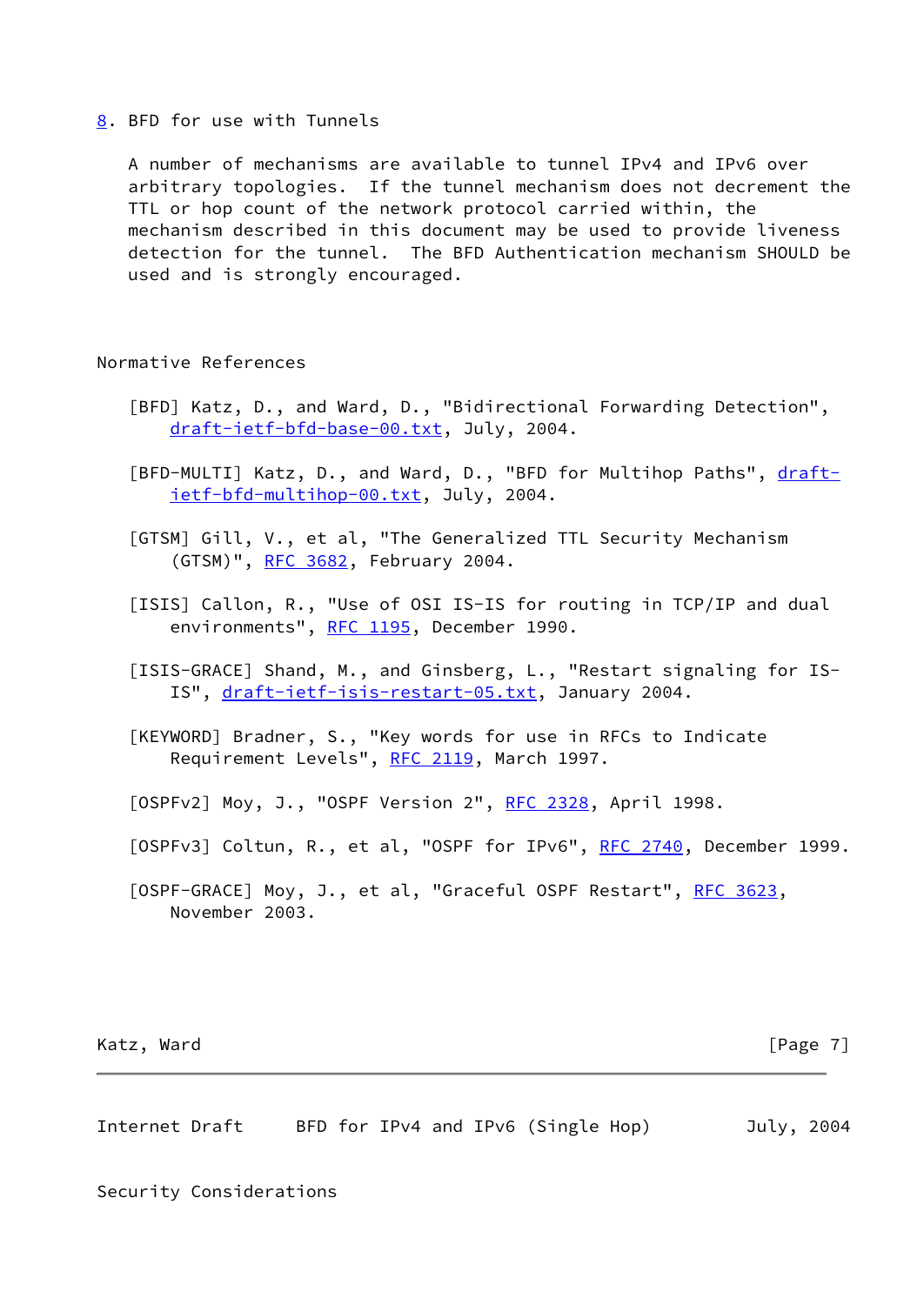In this application, the use of TTL=255 on transmit and receive is viewed as supplying equivalent security characteristics to other protocols used in the infrastructure, as it is not trivially spoofable. The security implications of this mechanism are further discussed in the GTSM specification.

 The security implications of the use of BFD Authentication are discussed in the base BFD specification.

Authors' Addresses

 Dave Katz Juniper Networks 1194 N. Mathilda Ave. Sunnyvale, California 94089-1206 USA Phone: +1-408-745-2000 Email: dkatz@juniper.net

 Dave Ward Cisco Systems 170 W. Tasman Dr. San Jose, CA 95134 USA Phone: +1-408-526-4000 Email: dward@cisco.com

Changes from the previous draft

 The only significant changes to this version are the addition of language describing tunnels and OSPF virtual links. All other changes are editorial in nature.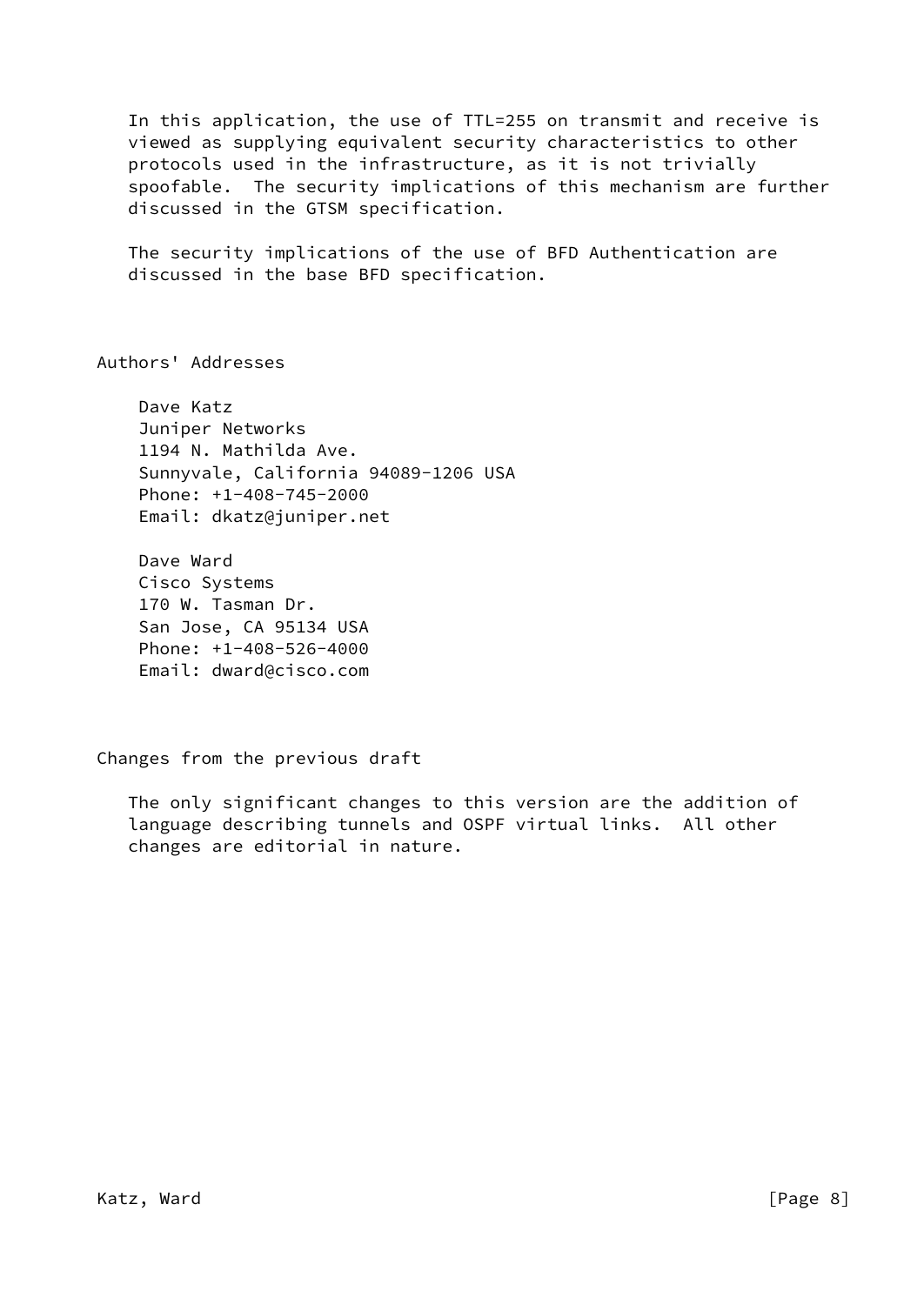Internet Draft BFD for IPv4 and IPv6 (Single Hop) July, 2004

Full Copyright Notice

Copyright (C) The Internet Society (2004). All Rights Reserved.

 This document and translations of it may be copied and furnished to others, and derivative works that comment on or otherwise explain it or assist in its implementation may be prepared, copied, published and distributed, in whole or in part, without restriction of any kind, provided that the above copyright notice and this paragraph are included on all such copies and derivative works. However, this document itself may not be modified in any way, such as by removing the copyright notice or references to the Internet Society or other Internet organizations, except as needed for the purpose of developing Internet standards in which case the procedures for copyrights defined in the Internet Standards process must be followed, or as required to translate it into languages other than English.

 The limited permissions granted above are perpetual and will not be revoked by the Internet Society or its successors or assigns.

 This document and the information contained herein is provided on an "AS IS" basis and THE INTERNET SOCIETY AND THE INTERNET ENGINEERING TASK FORCE DISCLAIMS ALL WARRANTIES, EXPRESS OR IMPLIED, INCLUDING BUT NOT LIMITED TO ANY WARRANTY THAT THE USE OF THE INFORMATION HEREIN WILL NOT INFRINGE ANY RIGHTS OR ANY IMPLIED WARRANTIES OF MERCHANTABILITY OR FITNESS FOR A PARTICULAR PURPOSE."

Acknowledgement

 Funding for the RFC Editor function is currently provided by the Internet Society.